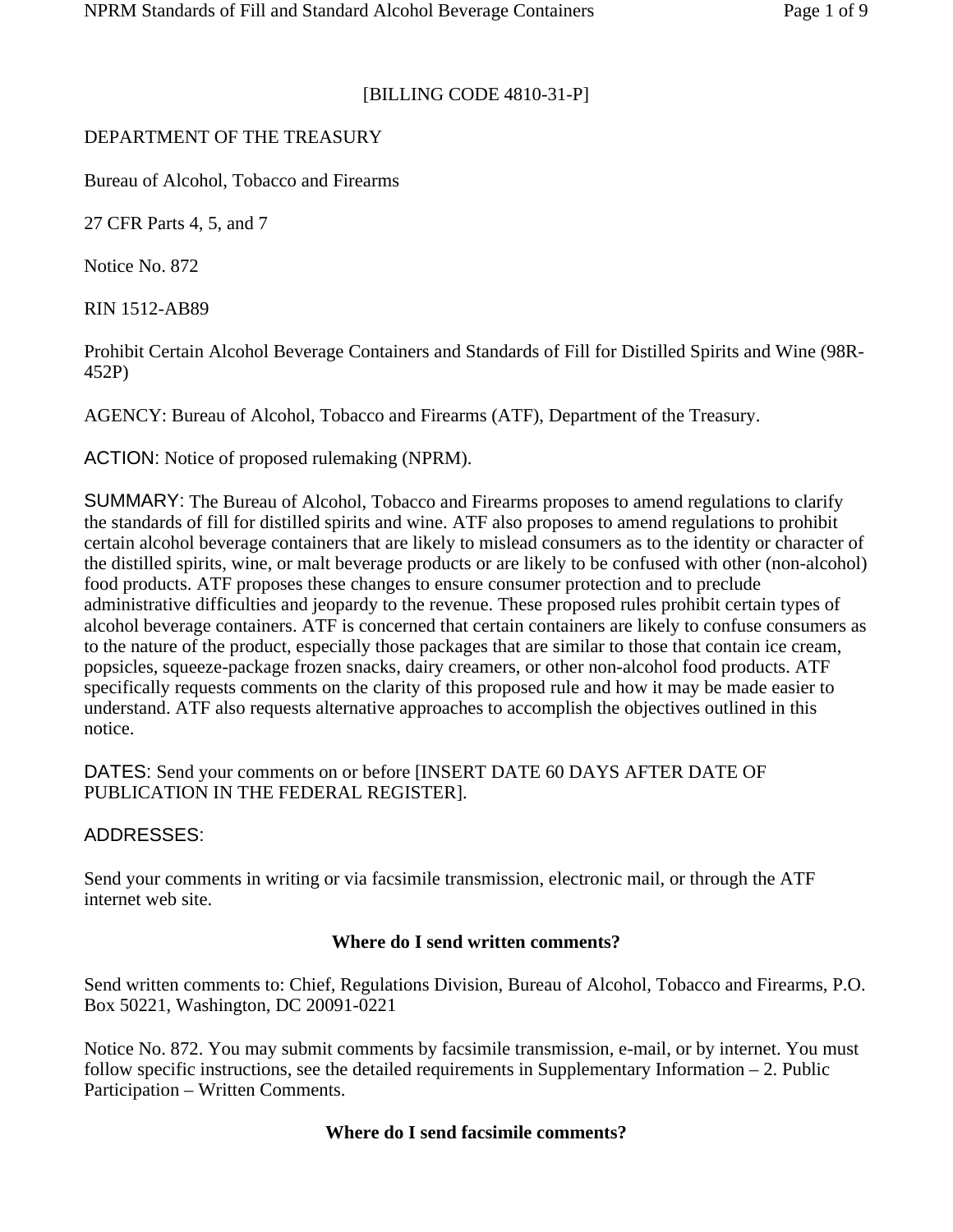Submit comments of not more than three pages by facsimile transmission to (202) 927-8602.

## **Where do I send electronic mail (e-mail) comments?**

Submit e-mail comments to nprm.notice.872@atf.gov.

# FOR FURTHER INFORMATION CONTACT:

William H. Foster, Regulations Division, (202) 927-8210, Bureau of Alcohol, Tobacco and Firearms, 650 Massachusetts Avenue, NW, Washington, DC 20226. You may also write questions by e-mail to whfoster@atf.gov. ATF will not accept comments on the proposal that are submitted to this address.

# SUPPLEMENTARY INFORMATION:

## **1. Background**

The Bureau of Alcohol, Tobacco and Firearms is concerned that the use of certain containers in the packaging of alcohol beverages presents administrative difficulty for revenue collections and promotes consumer deception as to the contents of the alcohol beverage container. The use of these containers encourages complacency as to the dangers of both the abuse of alcohol beverages by all consumers and the consumption of alcohol beverages by underage persons. Existing regulations provide for standardized fill sizes for distilled spirits and wine. The standard sizes are intended to prevent consumer deception as to the quantity of product purchased and to facilitate the proper calculation of excise tax upon the products.

Some producers have increasingly stretched the limits of these regulations by packaging their products in non-authorized-fill containers that are sold together as a single authorized standard of fill. In practice, these containers are then disbanded by retailers and sold by their individual (non-standard of fill) units. This "aggregate packaging" encourages inappropriate use of alcohol beverages by the novelty of the small sizes that are, in turn, easily concealed. This practice enables retailer and consumer practices to undermine State and local controls which prohibit the possession of open containers of alcohol or prohibit retailers such as bar establishments from possessing on premise any package under certain specified sizes.

## **Aggregate Fill**

The issue of whether the standard of fill requirements may be satisfied by aggregate packaging was raised in 1988, when an importer sought permission to import 375-milliliter bags. Each bag contained 25 individual pots of 15-milliliters each, similar to that of a coffee creamer container. This request was approved, as were subsequent requests for other types of containers. Such products now include distilled spirits products packaged in packs of thirty 25-milliliter test tubes (750-milliliter aggregate fill) and in a carton of plastic sachets, like popcicles. Products are also packaged in small cups similar to ice cream containers, or squeeze packages like popsicles, with others similarly bundled in the aggregate. ATF believes that this wide array of container types is likely to confuse consumers as to the quantity and nature of the alcohol beverage. Likewise, the variety of container sizes contributes to administrative difficulty in determining appropriate excise tax for the products. ATF also now recognizes the likelihood that underage individuals more easily obtain and use aggregate fill products.

## **Enforcement Problems in States and Local Jurisdictions**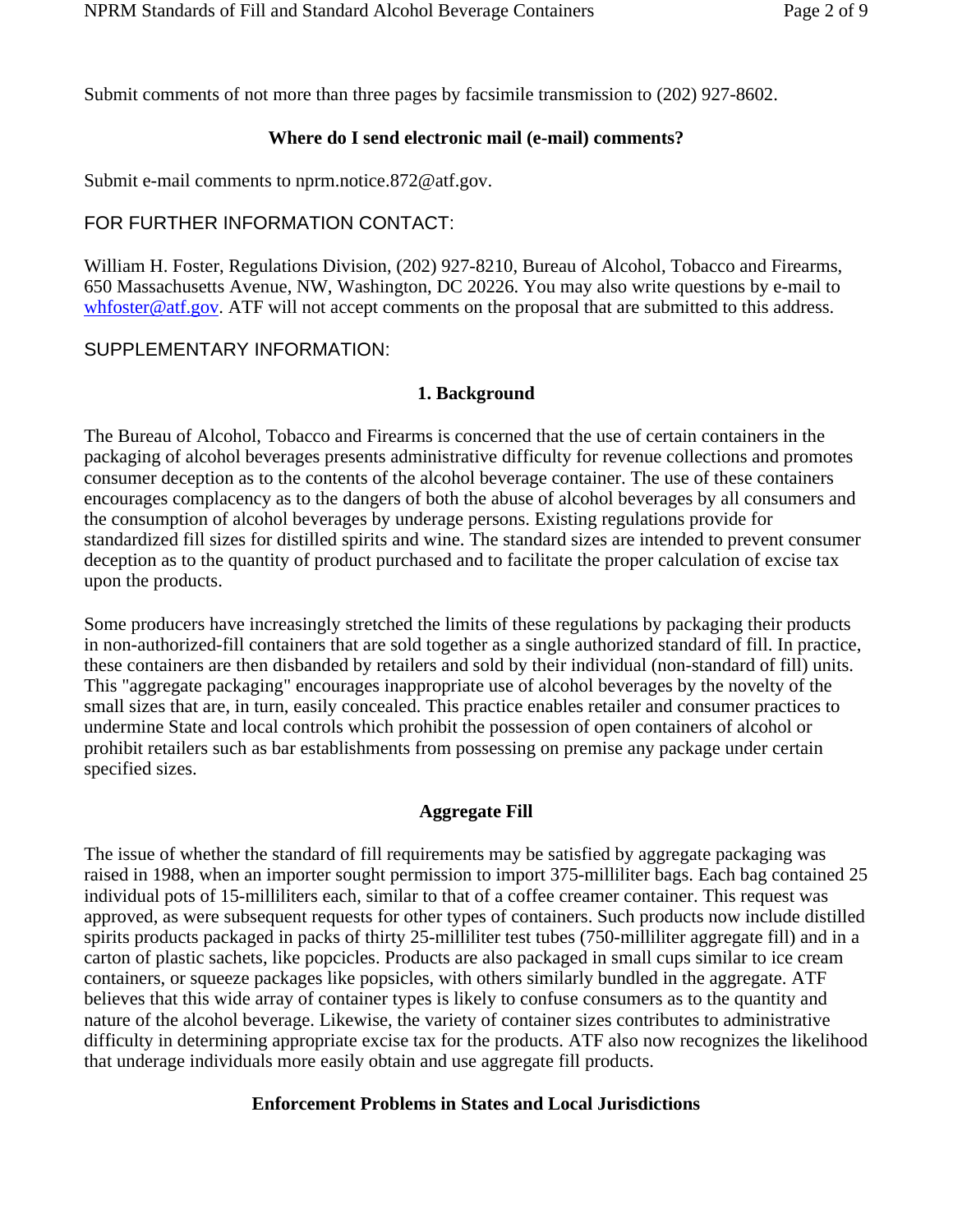ATF's policy of allowing aggregate fills has also resulted in problems with State and local alcohol beverage controls, either by conflicting with State standard of fill provisions or with prohibitions against open containers of alcohol beverages.

For example, some states prohibit "by-the-drink" retailers from possessing on premise packages such as those comprising the aggregate-fill containers. To maintain these packages on retail premises, the retailer must break apart the 750-milliliter aggregate package in order to reach the individual 25 milliliter containers. Once the outer "aggregate fill" carton is broken apart, the retailer would be in violation of State law by possessing a package containing less than the authorized standard of fill on retail premises. Since these products are packaged in a 750-milliliter aggregate standard of fill, questions arise as to whether the State may prohibit such retailers from possessing the products.

Also, these containers present conflicts with State and local prohibitions against "open containers." The smaller aggregate-fill containers are more easily concealed. In public areas where alcohol beverages are prohibited these small containers provide a ready means to undermine local enforcement efforts.

#### **ATF Authority for Standards of Fill**

The Federal Alcohol Administration Act (27 USC § 205(e)) authorizes the Secretary of the Treasury to regulate the bottle sizes for wine, distilled spirits, and malt beverages. The Internal Revenue Code of 1986 (26 USC § 5301) likewise authorizes regulations regarding the kind and size of containers for distilled spirits. Distilled spirits regulations allow for several standards of fill (27 CFR § 5.47a). Wine regulations also authorize several standards of fill (27 CFR § 4.73). Malt beverage regulations do not currently prescribe standards of fill, but do address net contents statements on labels (27 CFR § 7.27). The purpose of the standards of fill provisions is to prevent a proliferation of bottle sizes and shapes which would inevitably result in consumer confusion and deception with regard to the quantity and net contents of the alcohol beverage package. The uniformity in bottle sizes required by these standards also facilitates the proper calculation of Federal excise tax.

Aggregate packaging practices undermine the standard of fill regulations and the underlying objectives of revenue protection and consumer protection. ATF recognizes such packaging presents the possibility, if not likelihood, that retailers will break apart the outer, labeled package and sell the individual nonstandard containers, thereby diminishing any likelihood that consumers will be adequately informed about the quantity, identity, and quality of product they purchase. Also, the individual non-standard containers do not bear the mandatory label requirements, increasing the likelihood of consumer deception as to the identity and quantity of the product. The individual containers do not carry the required government warning statement, so this basic health protection is lost when these aggregate packages are unwrapped. ATF has no authority under the standard of fill provisions to proceed against retailers for breaking apart authorized fill containers for individual sale; however, ATF may proceed against such retailers under the alteration of label provisions.

ATF has encouraged certain safeguards to protect against consumer deception in the event that aggregate packages are broken apart and the single-serving packages are sold individually. These safeguards include: labeling the individual containers as "not for individual sale" and "not for children," sealing the outer container with shrink wrap or other secure methods, and encouraging bottlers to bottle the individual units of the package in authorized standards of fill (such as 50-milliliters). However, ATF believes these safeguards have not proven fully effective to preclude abuse of the standards of fill.

ATF has reconsidered its position on the standard of fill regulations, for the reasons cited above. Although ATF authority exists under the law, existing regulations do not provide an adequate basis to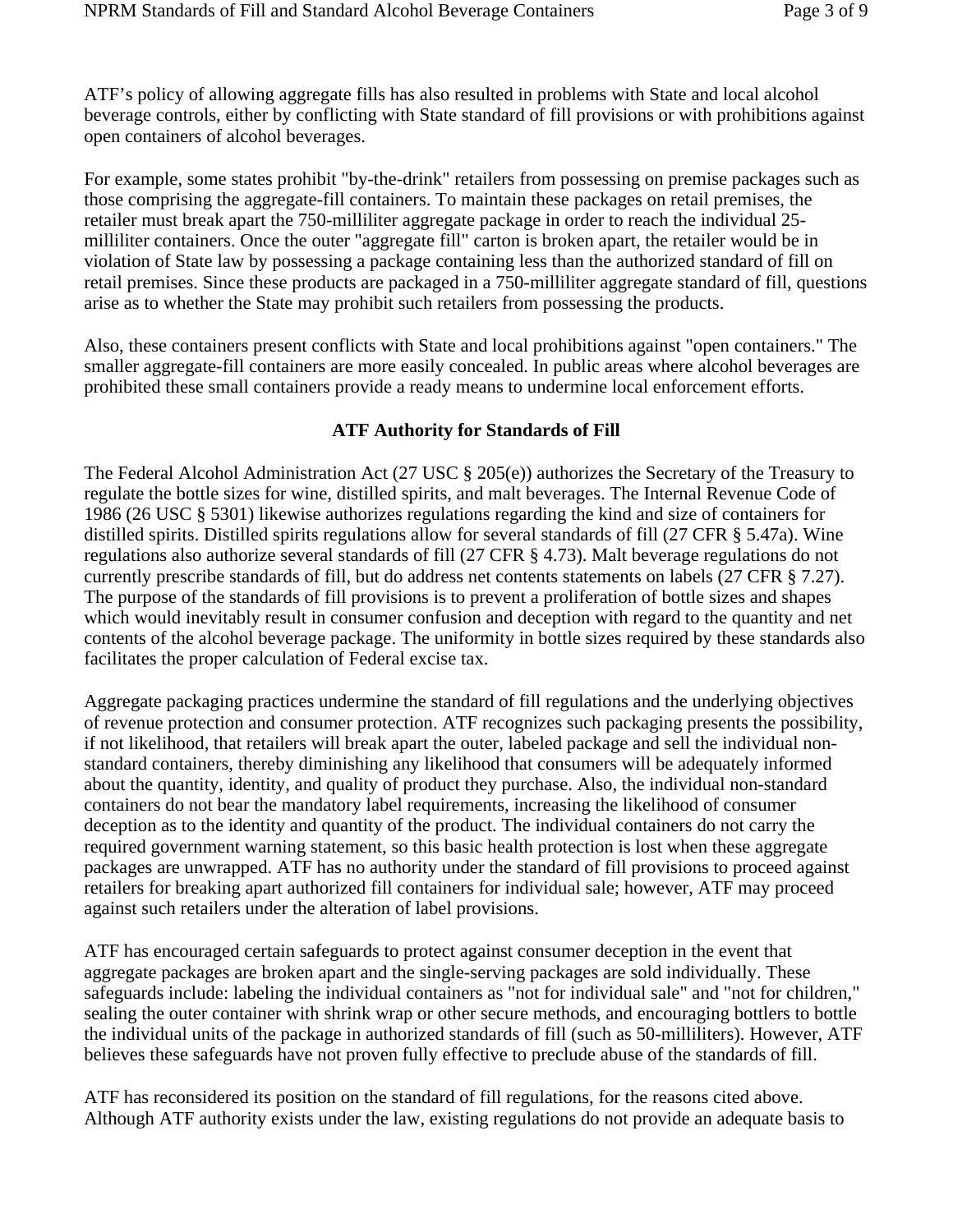reject such containers outright. We believe the most effective way of resolving this issue is through rulemaking to define the standards of fill to exclude aggregate fills. We propose to amend regulations to define the standard of fill to apply to the container in direct contact with the alcohol beverage. This measure serves to protect the integrity of the existing standard of fill regulations.

ATF is not concerned about containers such as aluminum cans or glass bottles that are well-established in the marketplace as both alcohol and non-alcohol beverage containers. Nor does ATF consider this change to preclude the use of certain distinctive containers that might contain separate chambers. For example, a glass container with two separate chambers permanently fused together would be considered a single standard of fill.

# **ATF Authority to Prohibit Misleading Containers**

The Federal Alcohol Administration Act (27 USC § 205(e)) authorizes the Secretary of the Treasury to regulate the packaging of wine, distilled spirits, and malt beverages to prohibit deception of the consumer with respect to alcohol beverage products. Distilled spirits regulations prohibit certain practices deemed to encourage consumer deception (27 CFR § 5.42). Wine and beer regulations also prohibit practices that may lead to consumer deception (27 CFR § 4.39 and 27 CFR § 7.29). The purpose of these provisions is to prevent practices that will result in consumer confusion and deception with regard to the quality and character of the alcohol beverage contained in the package. ATF likewise has authority under the Internal Revenue Code of 1986 to prescribe containers and labeling for alcohol beverages (26 USC § 5368).

Apart from the separate sale of individual units, additional consumer deception issues have arisen from the aggregate packaging concept. In "aggregate packaging," some producers have used unconventional alcohol beverage containers that are misleading as to the identity or character of products as alcohol beverages. Some of these smaller packages resemble products that consumers readily identify as coffee creamers, or children's frozen gelatin confections.

Supermarket shelves offer a variety of products such as yogurt, dairy creamers, ice cream, unfrozen popsicles, gelatins, and other similar products. Alcohol beverages packaged in similar containers either confuse the fact that they contain alcohol beverages or are otherwise novelty-type containers that encourage alcohol consumption by both eligible and underage consumers, trivialize the dangers associated with inappropriate alcohol consumption, or are easily confused with other food products.

Container manufacturers advertise that thinwall containers such as those currently used by certain alcohol beverage producers have a number of applications, such as kid's meals containers, sand buckets, candy containers, popcorn containers, ice cream, yogurt, processed cheese, and other similar uses. These containers are readily identified in the marketplace with non-alcohol products. Such packaging for alcohol beverages obscures the identity of the products as containing alcohol. Questions also arise as to the health dangers such misleading packaging might present to those who may be harmed by ingestion of alcohol products, either due to allergy or other health conditions.

ATF proposes to prohibit alcohol beverage containers that are likely to be confused with containers for other products, particularly non-alcohol food products. This change would serve to preclude the use of those containers that are likely to deceive the consumer as to its contents or mislead consumers by trivializing the dangers and risks associated with alcohol consumption.

ATF is also concerned about some containers of certain wines of less than 7 percent alcohol by volume. These containers, while not subject to the labeling requirements of the Federal Alcohol Administration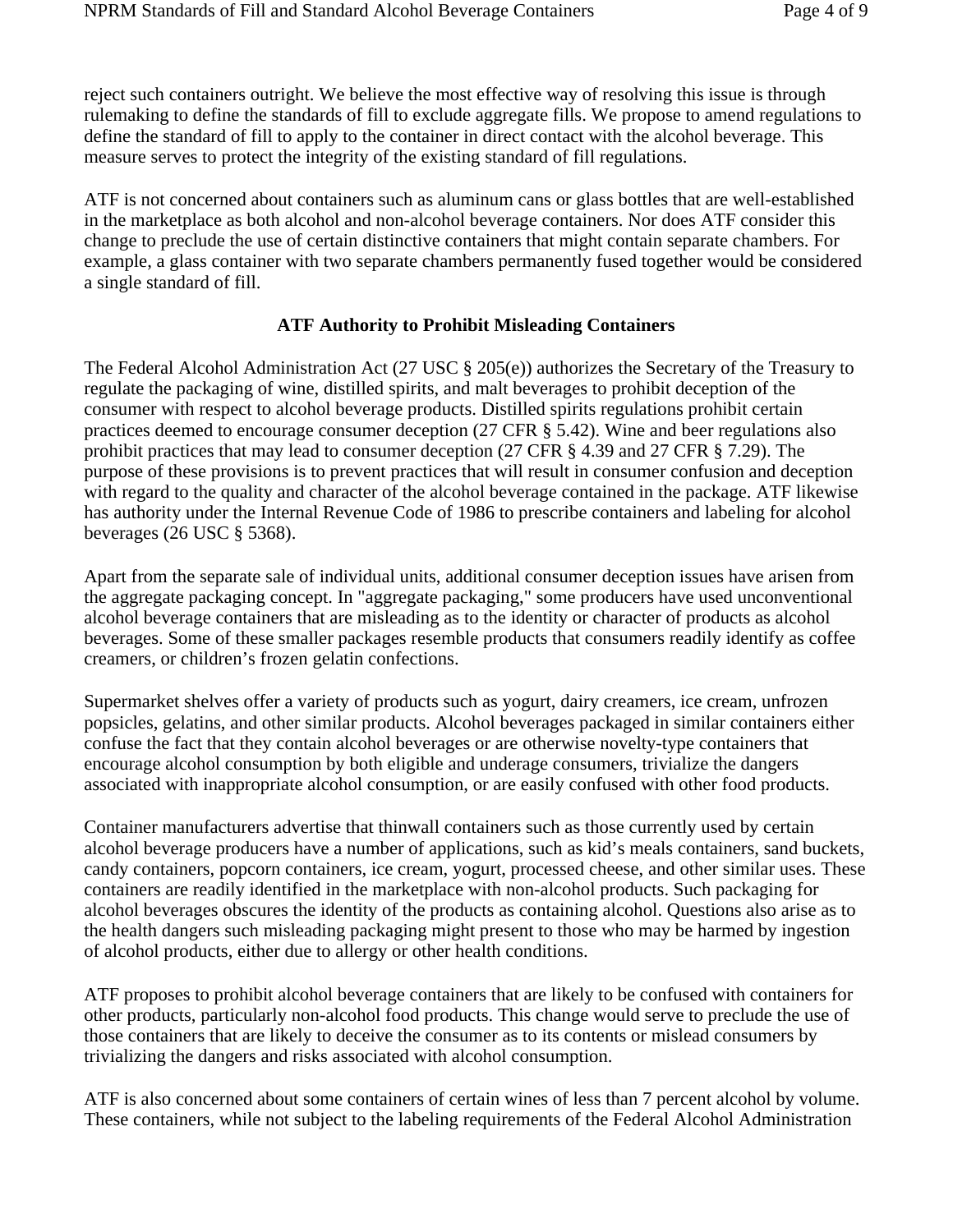Act, must bear labels as prescribed by regulations. The difficulty in determining that these are alcohol beverages raises administrative problems for both the government and the industry and retailers involved in the distribution of these products. For tax administration purposes, the type of alcohol beverage must be readily apparent. Regulation of container shapes and sizes protects the revenue by prohibiting generic containers that would otherwise camouflage the illegal removal of non-tax-paid alcohol. Likewise, for wholesalers and retailers who are subject to special tax based on the categories of products they sell and who usually have local licenses that delineate the type of alcohol beverage they can sell, it is important that the markings, branding and labels are not misleading or confusing as to the true character of the alcohol beverage product.

These changes do not affect or prohibit those generic containers, such as aluminum cans, that meet the standards of fill and are labeled sufficiently to identify the product as an alcohol beverage.

These changes would prohibit any container that, through its material and shape, is not readily recognized as conveying an alcohol beverage or any container that is likely to be confused with a nonalcohol product. Through this effort, ATF seeks to standardize the type or appearance of containers that are authorized for use to contain alcohol beverages, so as to protect the consumer by preventing deception as to the identity and quality of the product.

# **2. Public Participation – Written Comments**

## **Who may comment on this notice?**

ATF asks for comments from consumers, industry members, trade associations, public interest and advocacy groups, State and local governments, and all other interested persons. We will carefully consider all comments we receive on or before [INSERT DATE 60 DAYS AFTER PUBLICATION IN THE FEDERAL REGISTER]. We will also carefully consider comments we receive after that date if it is practical to do so, but we cannot assure consideration for late comments. ATF specifically requests comments on the clarity of this proposed rule and how it may be made easier to understand.

We are interested in any data or studies that deal with the impact of container design or shapes of containers. ATF particularly solicits public comment on the existence and degree of consumer deception as to the identity and quality of the product in containers which resemble non-alcohol conveyances or children's toys. We request relevant information and data from consumers, industry members, public interest advocacy groups, and all others interested. Also, we are interested in any alternative approaches that achieve the objectives outlined in this notice.

## **Will ATF keep my comment confidential?**

ATF cannot recognize any material in comments as confidential. All comments and materials may be disclosed to the public. If you consider your material to be confidential or inappropriate for disclosure to the public you should not include it in a comment. We may also disclose the name of any person who submits a comment.

## **Disclosure: who may review the comments ATF receives for this notice?**

Any interested person may inspect copies of this notice and all comments. You may inspect these documents during normal business hours in the ATF Reference Library, Room 6480, 650 Massachusetts Avenue, NW, Washington, DC.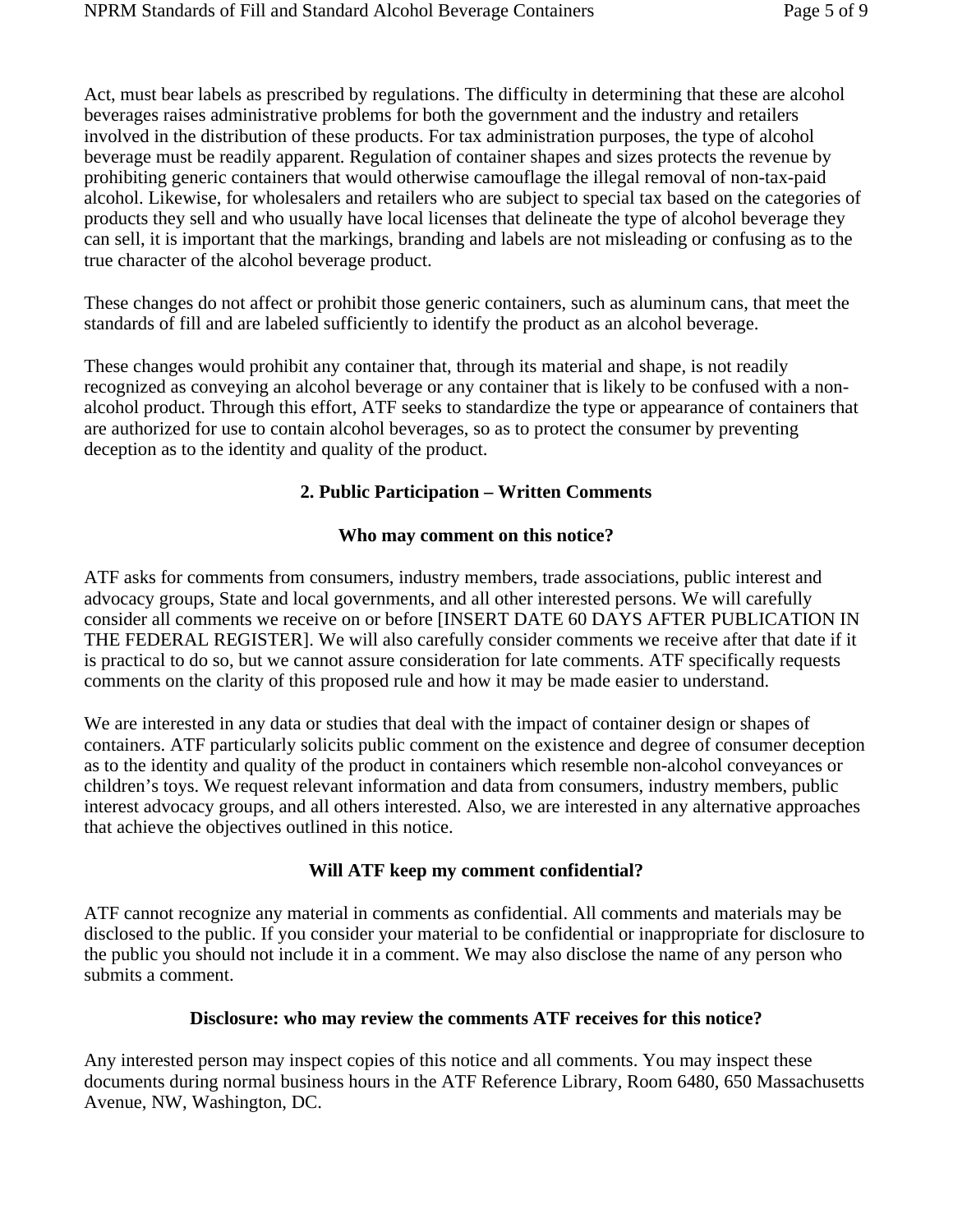#### **How do I send facsimile comments?**

You may submit comments of not more than three pages by facsimile transmission to (202) 927-8602. Facsimile comments must:

- $\circ$  be legible
- { reference this notice number
- $\circ$  be  $8\frac{1}{2}$ " x 11" in size
- $\circ$  contain a legible written signature
- $\circ$  be not more than three pages long.

We will not acknowledge receipt of facsimile transmissions. We will treat facsimile transmissions as originals.

#### **How do I send electronic mail (e-mail) comments?**

You may submit comments by e-mail by sending the comments to nprm.notice.872@ atfhq.atf.treas.gov. You must follow these instructions. E-mail comments must:

- { contain your name, mailing address, and e-mail address
- $\circ$  reference this notice number
- $\circ$  be legible when printed on not more than three pages  $8\frac{1}{2}$ " x 11" in size

We will not acknowledge receipt of e-mail. We will treat e-mail as originals.

#### **1. Regulatory Analyses and Notices**

#### **Is this a significant regulatory action as defined by Executive Order 12866?**

This is not a significant regulatory action as defined in Executive Order 12866. A regulatory assessment is not required.

#### **Does the Paperwork Reduction Act apply to this proposed rule?**

The Paperwork Reduction Act of 1995 (44 USC § 3507) and its implementing regulations (5 CFR Part 1320) do not apply to this notice because ATF is not proposing any requirements to collect information.

#### **How does the Regulatory Flexibility Act apply to this proposed rule?**

Pursuant to § 7805(f) of the Internal Revenue Code, ATF has submitted these proposed rules to the Chief Counsel for Advocacy of the Small Business Administration for comment on its impact on small business.

Under the Regulatory Flexibility Act (5 USC § 601 et seq.), ATF must consider whether a notice of proposed rulemaking would have a significant economic impact on a substantial number of small entities. The factual basis of this proposal does not create a burden on small entities.

- $\circ$  It will not impose, or otherwise cause, a significant increase in record keeping or other compliance burdens on a substantial number of small entities.
- { It will not have significant secondary or incidental effects on a substantial number of small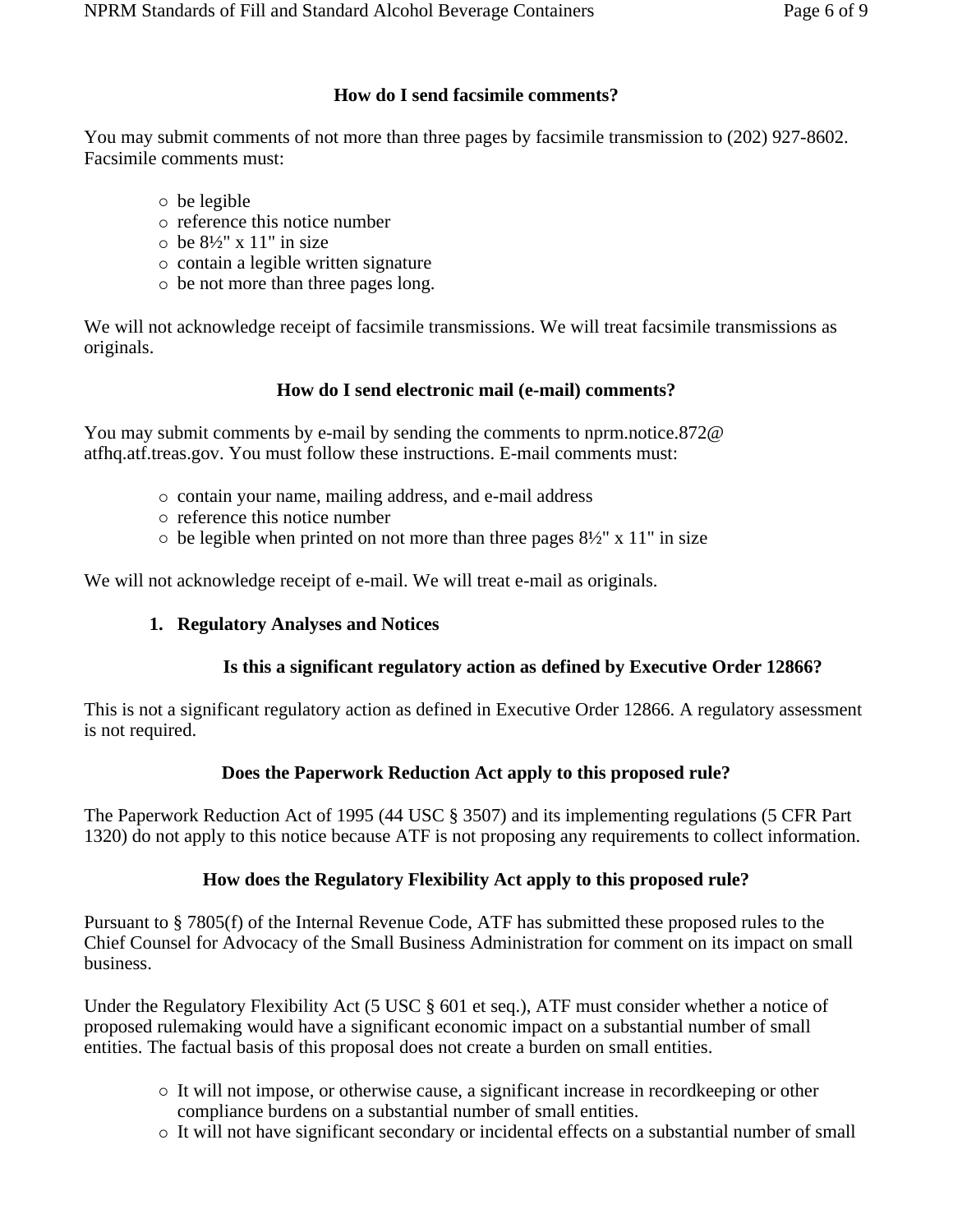entities.

This proposal strengthens existing regulations that prohibit the use of unauthorized container sizes and that protect consumers from being misled about the identity, quality, or quantity of the product. ATF believes that because this proposal addresses only deceptive or confusing packaging, and not the products themselves, it will not burden sales or otherwise impose costs on distributors or retailers of alcoholic beverage products.

Accordingly, ATF certifies this proposed rule will not have a significant impact on a substantial number of small entities. ATF is not required to conduct an initial regulatory flexibility analysis.

# **Drafting Information: who wrote this notice?**

William H. Foster, Regulations Division, Bureau of Alcohol, Tobacco and Firearms wrote this notice.

# **List of Subjects**

## 27 CFR Part 4

Advertising, consumer protection, customs duties and inspections, imports, labeling, packaging and containers, and wine.

# 27 CFR Part 5

Advertising, consumer protection, customs duties and inspections, imports, labeling, liquors, and packaging and containers.

## 27 CFR Part 7

Advertising, beer, consumer protection, customs duties and inspection, imports, and labeling.

## **Authority and Issuance**

For the reasons discussed in the preamble, ATF proposes to amend 27 CFR Parts 4, 5, and 7, as follows.

# Part 4 – Labeling and advertising of wine

Paragraph 1. The authority citation for 27 CFR Part 4 is amended to read as follows:

AUTHORITY: 26 USC § 5368 and 27 USC § 205, unless otherwise noted.

Paragraph 2. ATF amends § 4.39 by inserting a new paragraph (n) to prohibit misleading containers, to read as follows:

# **§ 4.39 Prohibited practices.**

\* \* \* \* \*

*(n) Misleading bottles or containers.* Any container of wine (as defined in § 24.10 of this chapter) that,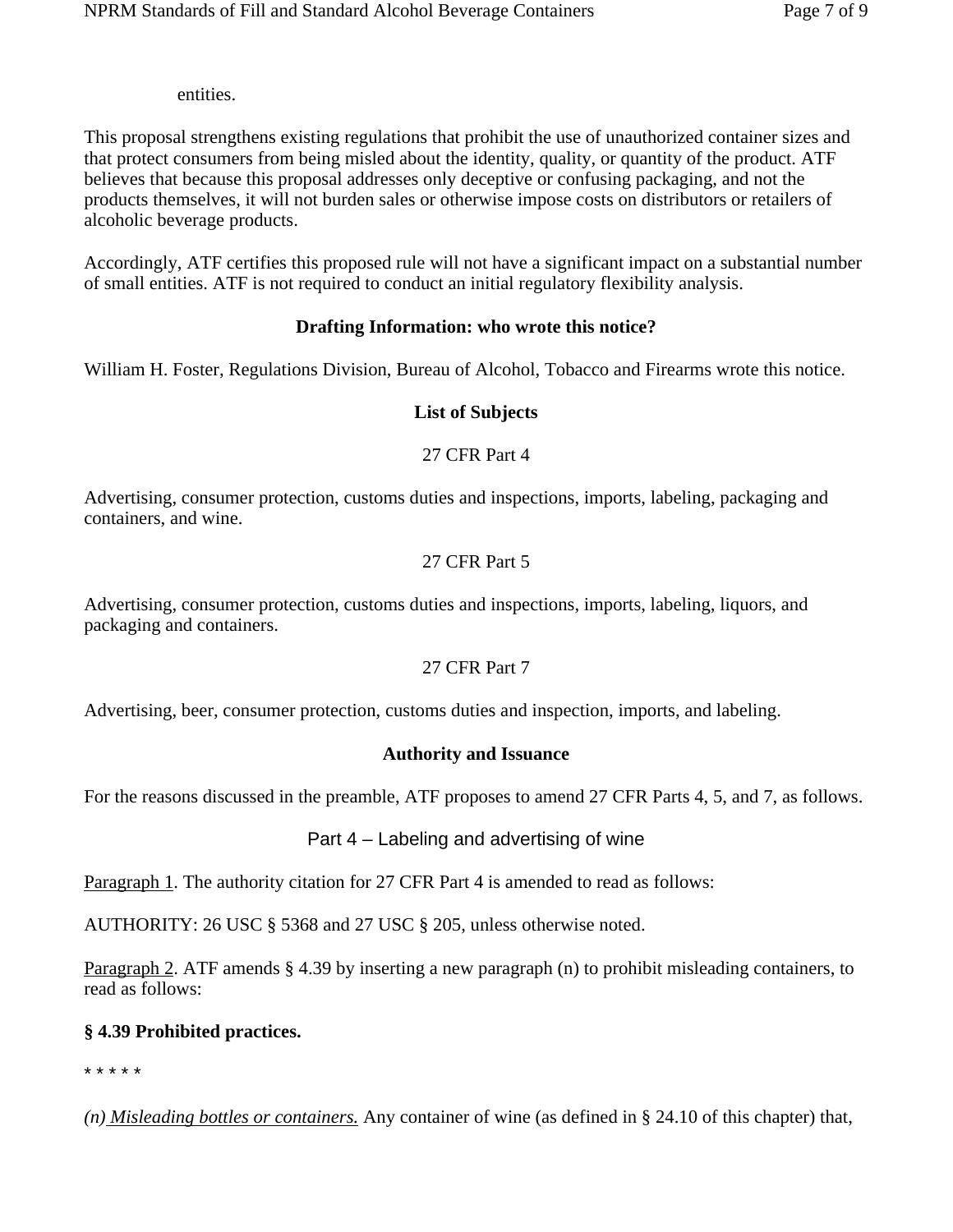by virtue of the material from which it is composed or by its shape or design, or that by its ordinary and customary use is likely to mislead the consumer as to the alcohol character of the product, is prohibited. Such containers that are likely to be identified or perceived by consumers as conveying a non-alcohol product will be considered misleading, unless the Director determines that the information on the label adequately dispels any misleading impression.

Paragraph 3. ATF amends § 4.73 by inserting a new paragraph (d) to provide that the standards of fill authorized by paragraph (a) may not be satisfied by an aggregation of multiple containers into a single unit, to read as follows:

# **§ 4.73 Metric standards of fill.**

\* \* \* \* \*

(d) The standards of fill prescribed in paragraph (a) apply to the container in direct contact with the wine and may not be satisfied by an aggregation of multiple containers into a single unit.

Part 5 – Labeling and advertising of distilled spirits

Paragraph 4. The authority citation for 27 CFR Part 5 continues to read as follows:

AUTHORITY: 26 USC §§ 5301, 7805, 27 USC § 205.

Paragraph 5. ATF amends § 5.42 by inserting a new paragraph (c) to prohibit misleading containers, to read as follows:

## **§ 5.42 Prohibited practices.**

\* \* \* \* \*

*(c) Misleading bottles or containers.* Any container that, by virtue of the material from which it is composed or by its shape or design, or that by its ordinary and customary use is likely to mislead the consumer as to the alcohol character of the product, is prohibited. Containers that are likely to be identified or perceived by consumers as conveying a non-alcohol product will be considered misleading, unless the Director determines that the information on the label adequately dispels any misleading impression.

Paragraph 6. ATF amends §5.47a by inserting a new subparagraph (3) under paragraph (a) to provide that the standards of fill authorized by paragraph (a) may not be satisfied by an aggregation of multiple containers into a single unit, to read as follows:

# **§ 5.47a Metric standards of fill (distilled spirits bottled after December 31, 1979).**

\* \* \* \* \*

(3) The standards of fill prescribed in paragraphs (a)(1) and (a)(2) apply to the container in direct contact with the distilled spirits and may not be satisfied by an aggregation of multiple smaller containers into a single unit.

Part 7 – Labeling and advertising of malt beverages